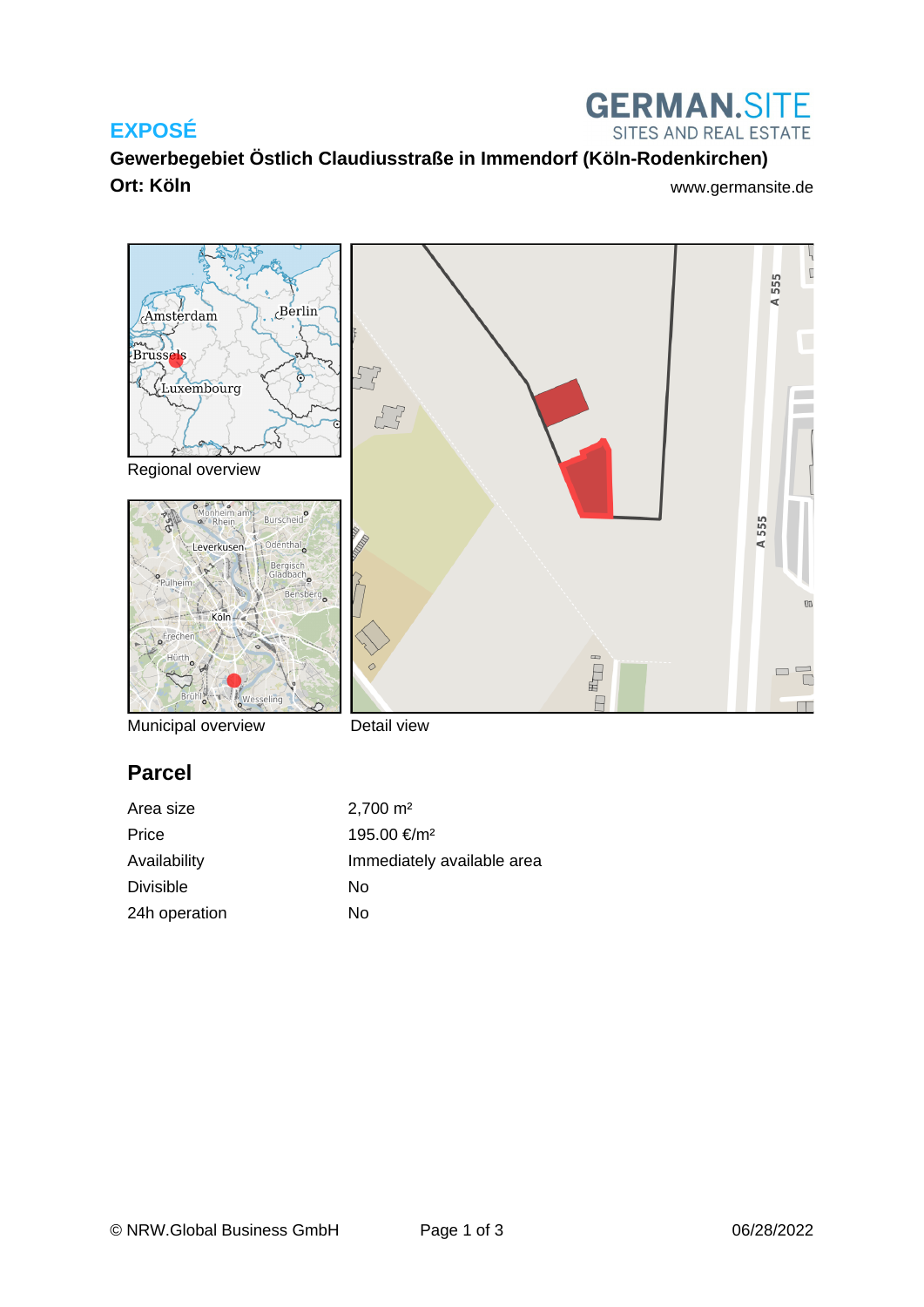# **EXPOSÉ**



**Gewerbegebiet Östlich Claudiusstraße in Immendorf (Köln-Rodenkirchen) Ort: Köln** [www.germansite.de](http://www.germansite.de)

#### **Details on commercial zone**

Commercial area for SME

The Immendorf commercial area is the youngest municipal commercial area in the city of Cologne and covers around 10 hectares of building land. The area is bordered to the east by the 555 freeway, to the north by Giesdorfer Allee and Kiesgrubenweg, and to the west by Claudiusstraße.

Information on purchase price The basic price of 195  $\epsilon/m^2$  can be adjusted depending on the intended type of use and the proportion of own or third-party use. The exact value of the property will be determined in the course of the preparation of the purchase offer. Here, for example, special use-restricting characteristics of a property are also taken into account in individual cases. Area type GE **Specifics** The site is designated as an SME area and accordingly intended for small and medium-sized craft enterprises and service providers.

#### **Links**

[Imagefilm: Es gibt genug Köln für alle](https://www.youtube.com/watch?v=Bg2785d2epM)

### **Transport infrastructure**

| Freeway | Entfernung Autobahn  | $0.2 \text{ km}$ |
|---------|----------------------|------------------|
| Airport | Entfernung Flughafen | 16.5 km          |